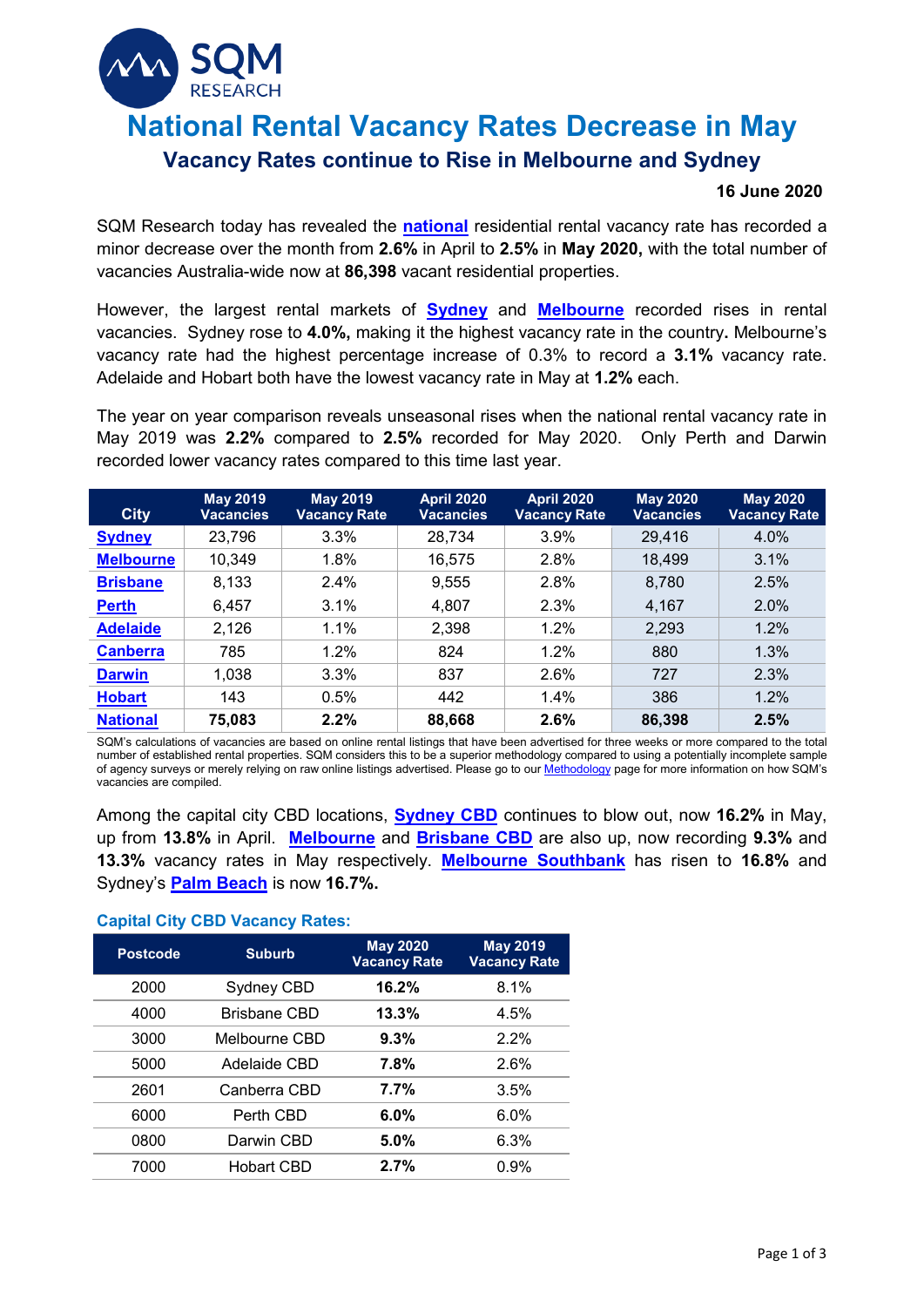

# **Rental listings fell in first week of June**

Total rental listings appear to have peaked for now with 98,061 listings recorded on the 9<sup>th</sup> of June verses 105,277 listings recorded on the  $9<sup>th</sup>$  of May. There were 95,085 rental listings recorded on the  $9<sup>th</sup>$  of June 2019. The data would suggest that vacancy rates may drop for June 2020.

## **Asking Rents**

Over the month, Capital city asking rents increased **0.2%** for houses but declined **0.7%** for units for the week ending **12 June 2020** to record asking rents of \$538 per week for houses and \$425 per week for units.

**[Sydney](https://sqmresearch.com.au/weekly-rents.php?region=nsw%3A%3ASydney&type=c&t=1)** and **[Melbourne](https://sqmresearch.com.au/weekly-rents.php?region=vic%3A%3AMelbourne&type=c&t=1)** continue to record declines in asking rents for both houses and units over the month. Whilst **[Brisbane,](https://sqmresearch.com.au/weekly-rents.php?region=qld%3A%3ABrisbane&type=c&t=1) [Perth](https://sqmresearch.com.au/weekly-rents.php?region=wa%3A%3APerth&type=c&t=1)** and **[Darwin](https://sqmresearch.com.au/weekly-rents.php?region=nt-Darwin&type=c&t=1)** bucked the trend to record increases in house and unit asking rents.

**[Canberra](https://sqmresearch.com.au/weekly-rents.php?region=act%3A%3ACanberra&type=c&t=1)** recorded a **1.0%** decline in house asking rents but remained stable for units. **[Adelaide](https://sqmresearch.com.au/weekly-rents.php?region=sa%3A%3AAdelaide&type=c&t=1)** and **[Hobart](https://sqmresearch.com.au/weekly-rents.php?region=tas%3A%3AHobart&type=c&t=1)** both recorded decreases in unit asking rents of **0.2%** and **4.6%** respectively but house rents increased **0.9%** and **0.6%** respectively.

| <b>SQM Research Weekly Rents Index</b> |                   |                            |                                  |                               |                               |  |  |  |  |
|----------------------------------------|-------------------|----------------------------|----------------------------------|-------------------------------|-------------------------------|--|--|--|--|
| Week ending: 12 Jun 2020               | <b>Rent</b>       | Change on<br>previous week | <b>Rolling month</b><br>% change | 12 month<br>% change          |                               |  |  |  |  |
| <b>Sydney</b>                          | <b>All Houses</b> | 641.5                      | $-1.5$ $\blacktriangledown$      | $-1.0\%$ $\blacksquare$       | $-6.9\%$ $\blacksquare$       |  |  |  |  |
|                                        | <b>All Units</b>  | 476.5                      | $-1.5$ $\blacktriangledown$      | $-0.8\%$ $\blacksquare$       | $-5.2\%$ $\blacksquare$       |  |  |  |  |
| <b>Melbourne</b>                       | <b>All Houses</b> | 532.7                      | $0.3 \triangle$                  | $-0.4\%$ $\blacksquare$       | $-1.4\%$                      |  |  |  |  |
|                                        | <b>All Units</b>  | 404.9                      | $-0.9$ $\blacktriangledown$      | $-0.5\%$ $\blacktriangledown$ | $-4.5\%$ $\blacktriangledown$ |  |  |  |  |
| <b>Brisbane</b>                        | <b>All Houses</b> | 462.3                      | 1.7 <sub>•</sub>                 | $1.1\%$ $\triangle$           | $0.6\%$                       |  |  |  |  |
|                                        | <b>All Units</b>  | 377.9                      | $0.1 \triangle$                  | $0.2\%$                       | $1.6\%$ $\triangle$           |  |  |  |  |
| <b>Perth</b>                           | <b>All Houses</b> | 450.1                      | $-0.1 \blacktriangledown$        | $0.6\%$                       | $0.3\%$ $\triangle$           |  |  |  |  |
|                                        | <b>All Units</b>  | 349.5                      | 1.5 <sub>A</sub>                 | $1.5\%$ $\triangle$           | $3.9\%$ $\triangle$           |  |  |  |  |
| <b>Adelaide</b>                        | All Houses        | 411.5                      | 2.5 <sub>A</sub>                 | $0.9\%$                       | $4.0\%$ $\triangle$           |  |  |  |  |
|                                        | <b>All Units</b>  | 316.9                      | 1.1 <sub>A</sub>                 | $-0.2\%$ $\blacksquare$       | $2.7\%$ $\triangle$           |  |  |  |  |
| <b>Canberra</b>                        | All Houses        | 621.8                      | $-2.8 \blacktriangledown$        | $-1.0\%$ $\blacksquare$       | $0.6\%$                       |  |  |  |  |
|                                        | <b>All Units</b>  | 466.9                      | 1.1 <sub>A</sub>                 | $0.0\%$ $\triangle$           | $0.9\%$ $\triangle$           |  |  |  |  |
| <b>Darwin</b>                          | <b>All Houses</b> | 485.7                      | $-6.7$ $\blacktriangledown$      | $1.2\%$ $\triangle$           | $-5.3\%$ $\blacktriangledown$ |  |  |  |  |
|                                        | <b>All Units</b>  | 354.5                      | 0.5 <sub>•</sub>                 | $0.1\%$ $\triangle$           | $-4.4\%$                      |  |  |  |  |
| <b>Hobart</b>                          | All Houses        | 433.5                      | $2.5 \triangle$                  | $0.6\%$ $\triangle$           | $-0.4\%$ $\blacksquare$       |  |  |  |  |
|                                        | <b>All Units</b>  | 378.1                      | $-18.1$ $\blacktriangledown$     | $-4.6\%$ $-$                  | $-2.7\%$ $\blacksquare$       |  |  |  |  |
| <b>National</b>                        | <b>All Houses</b> | 443.0                      | $-2.0 \blacktriangledown$        | $0.7\%$                       | $0.5\%$                       |  |  |  |  |
|                                        | <b>All Units</b>  | 373.0                      | $5.0 \triangle$                  | $1.9\%$ $\triangle$           | $0.8\%$                       |  |  |  |  |
| <b>Cap City Average</b>                | <b>All Houses</b> | 538.0                      | $1.0 \triangle$                  | $0.2\%$ $\triangle$           | $-2.7\%$ $\blacksquare$       |  |  |  |  |
|                                        | <b>All Units</b>  | 425.0                      | $-1.0 \blacktriangledown$        | $-0.7\%$ $\blacksquare$       | $-3.6\%$ $\blacksquare$       |  |  |  |  |

Source[: www.sqmresearch.com.au](http://www.sqmresearch.com.au/)

SQM's calculations of vacancies are based on online rental listings that have been advertised for three weeks or more compared to the total number of established rental properties. SQM considers this to be a superior methodology compared to using a potentially incomplete sample of agency surveys or merely relying on raw online listings advertised. Please go to ou[r methodology page](https://sqmresearch.com.au/pdfs/methodologydocumentrentsindex.pdf) for more information on how SQM's vacancies are compiled.